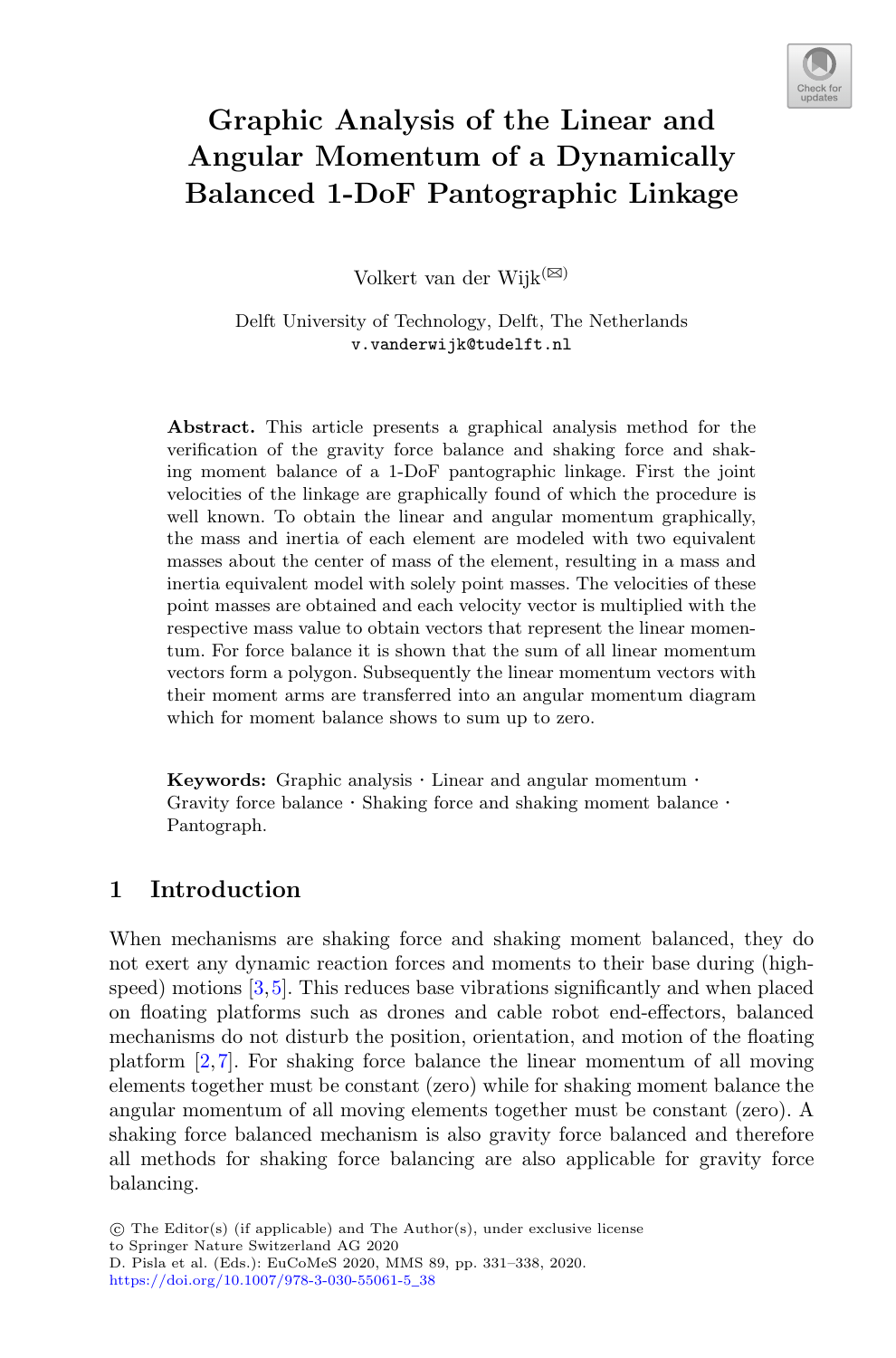

<span id="page-1-0"></span>**Fig. 1.** 1-DoF dynamically balanced pantographic linkage in two poses with fixed joint  $A_0$  and a slider in  $B_2$  with slider trajectory  $t_s$  in red. The common CoM of all elements is stationary in *A*0.

While there are various methods for force balancing of a linkage, using countermasses [\[1\]](#page-7-4) or inherently balanced linkage architectures [\[6](#page-7-5)], for moment balancing of a linkage the methods are extremely limited [\[4\]](#page-7-6). Obtaining moment balance without additional elements is in most cases not possible [\[9](#page-7-7)].

In order to obtain a better understanding of moment balancing, the goal of this paper is to present a graphical method for the analysis of the linear and angular momentum of a linkage and to apply it to a 1-DoF dynamically balanced pantographic linkage to graphically show that the sums of linear and angular momenta are indeed zero. This will also give insight in the contribution of each linkage element to the total linear and angular momentum, i.e. in their contributions to the dynamic balance.

First the linkage is presented and the joint velocities are found graphically. Then the mass and inertia of each element are modeled with two equivalent masses to obtain a mass and inertia equivalent model with solely point masses. Subsequently the velocities and the linear momenta of the point masses are obtained graphically and are evaluated for force balance. As a final step, an angular momentum diagram is presented for evaluation of the moment balance.

## **2 Graphic Analysis of the Linear and Angular Momentum**

Figure [1](#page-1-0) shows a pantographic linkage consisting of the 4 links  $B_1A_1$ ,  $B_3A_2$ ,  $B_3B_2$ , and  $B_1B_2$ , which are connected with revolute pairs in  $A_1$ ,  $B_1$ ,  $B_2$ , and  $B_3$ , forming a parallelogram. In  $A_0$  of link  $B_1A_1$  the linkage has a revolute pair with the base, i.e.  $A_0$  is the fixed joint. In joint  $B_2$  there is a slider with fixed slider trajectory  $t_s$  which constrains the linkage to one degree-of-freedom  $(1$ -DoF) motion, indicated by angle  $\theta_1$  of the absolute rotation of link  $B_1A_1$ . When in motion, the endpoint  $A_2$  traces the trajectory  $t_e$ . The linkage is shown for two poses, the extended pose at the beginning of the slider trajectory with a relative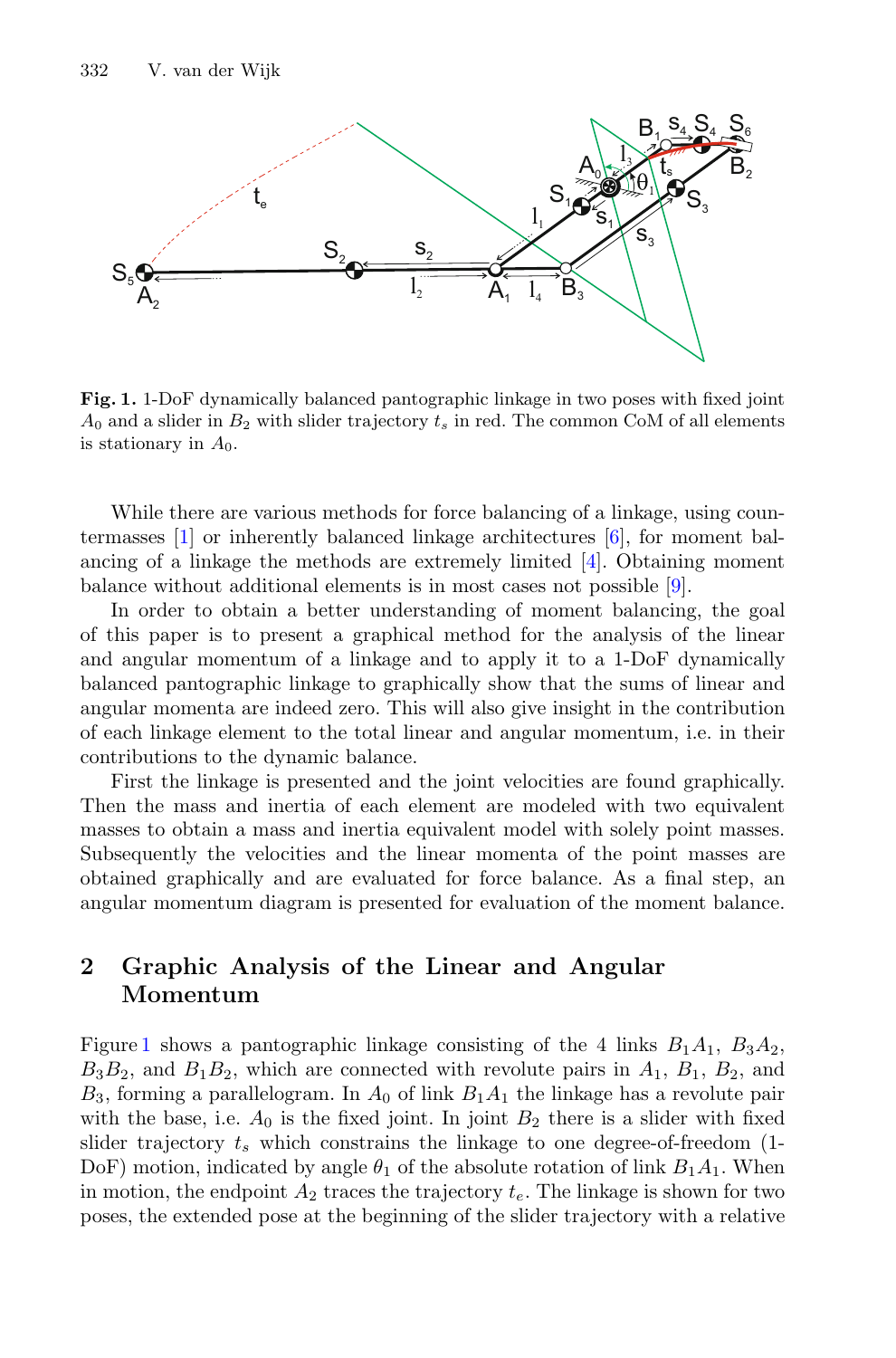<span id="page-2-0"></span>

| mm          | mm                          | g                                | $\rm [gmm^2]$                     |
|-------------|-----------------------------|----------------------------------|-----------------------------------|
|             | $l_1 = 100$   $s_1 = 24.36$ | $m_1 = 118.56$ $I_1 = 312454$    |                                   |
| $l_2 = 250$ | $s_2 = 100.57$              |                                  | $m_2 = 302.95 \mid I_2 = 2482640$ |
| $l_3=50$    | $s_3 = 97.05$               | $m_3 = 150.19 \mid I_3 = 503989$ |                                   |
| $l_4 = 50$  | $s_4 = 25.48$               | $m_4 = 24.22 \quad I_4 = 7275$   |                                   |
|             |                             | $m_5 = 67.16$ $I_5 = 4581$       |                                   |
|             |                             | $m_6 = 782.63 \mid I_6 = n/a$    |                                   |

**Table 1.** Parameter values for dynamic balance of the pantographic linkage in Fig. [1.](#page-1-0)



<span id="page-2-1"></span>**Fig. 2.** Graphic analysis of the joint velocities with the velocity in  $B_2$  known.

angle between links  $B_1A_1$  and  $B_3A_2$  of 35.4 $\circ$  and, in green, the retracted pose at the end of the slider trajectory.

The links have lengths l*<sup>i</sup>* as illustrated in Fig. [1](#page-1-0) and each of the 4 links has a mass  $m_i$  and an inertia  $I_i$  about the link center-of-mass (CoM)  $S_i$ , which is at a distance  $s_i$  from a joint as depicted. In addition, in  $A_2$  there is the CoM  $S_5$  of the end-effector with mass  $m_5$  and inertia  $I_5$ , rigidly mounted on link  $B_3A_2$ , and in  $B_2$  there is the CoM  $S_6$  with mass  $m_6$ , which is the mass of the slider parts and a countermass together. The inertia of these last parts is not considered since they are solely in translational motion (the slider consists of a pin-in-slot of which the pin is fixed with and included in link  $B_3B_2$  and the piston component that actuates the pin-in-slot motion is moving rectilinearly; the countermass is a circular disc on the slider pin with negligible friction in between for which it does not rotate). With the values in Table [1](#page-2-0) the linkage is completely force balanced and moment balanced, which was verified by a dynamic simulation showing that during motion the common CoM of all elements remains stationary in  $A_0$  and that the sum of the angular momenta of all elements remains zero.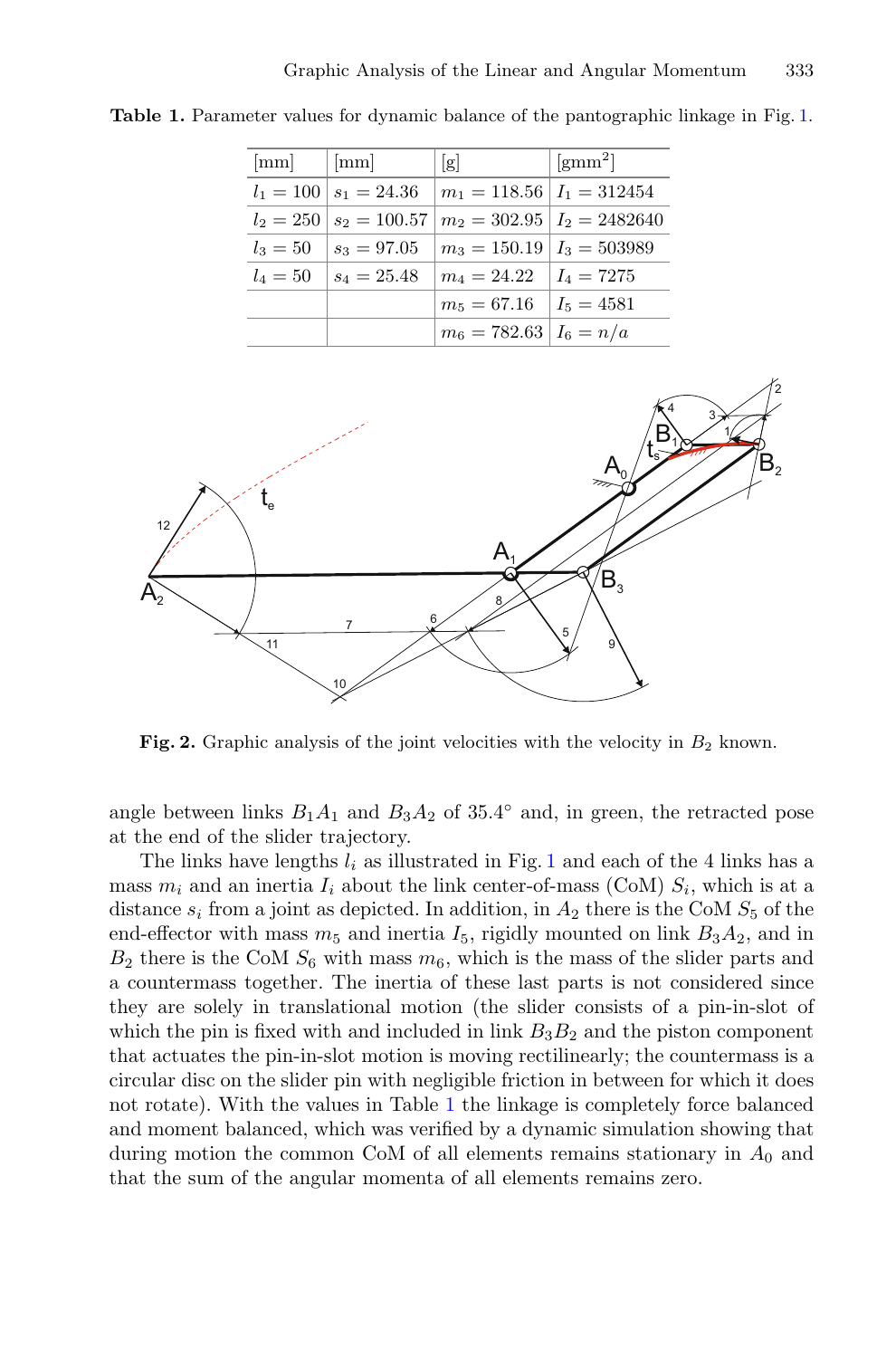

<span id="page-3-0"></span>**Fig. 3.** Velocity analysis of the point masses of a dynamically equivalent model where the mass and inertia of each element are modeled with two equivalent masses.

The first step is the graphic analysis of the joint velocities, which is shown in Fig. [2](#page-2-1) following the commonly known approach  $[8]$ . The velocity in  $B_2$  is known as starting point and has a direction tangent to the slider trajectory t*s*. By rotating it 90<sup>°</sup>, the intersection (2) with the line through  $A_1B_1$  is found and subsequently intersection (3) and the velocity of  $B_1$  (4) are derived. With the line through  $A_0$  then the velocity of  $A_1$  is obtained (5) which, after 90° rotation  $(6)$ , determines line (7) which is parallel to line  $A_1A_2$ . The intersection of line (7) with line (8), which is parallel to line  $B_2B_3$ , determines the velocity of  $B_3$  (9). Finally intersection (10) is obtained with which line (11) to  $A_2$  is determined and the velocity in  $A_2$  is found (12). As expected, the velocity vector in  $A_2$  is indeed tangent to the traced end-effector trajectory t*e*.

To be able to graphically analyze the angular momentum of the linkage, the mass and inertia of each element are modeled with two equivalent masses. This is the simplest possibility for dynamic equivalent modeling of planar motions for which also more than two equivalent masses can be used  $[10]$  $[10]$ . Figure [3](#page-3-0) shows the dynamically equivalent model where each mass  $m_i$ , except  $m_6$  for which no inertia is involved, has been divided in two equal equivalent masses  $m_i^* =$  $m_i/2$  both located at a distance  $d_i^*$  from the element CoM  $S_i$ , one on each side along the line through the link joints such that  $S_i$  is their common CoM. The distances  $d_i^*$  are determined by the inertia of the element and are derived from  $I_i = 2(m_i^* d_i^*{}^2)$  as  $d_i^* = \sqrt{I_i/m_i}$  with which the model is both mass and inertia equivalent with solely point masses. It is also possible to divide m*<sup>i</sup>* in two different equivalent masses with two different lengths  $d_i^*$  or to place the equivalent masses off the line through the link joints which, however, would make the analysis more complicated than needed.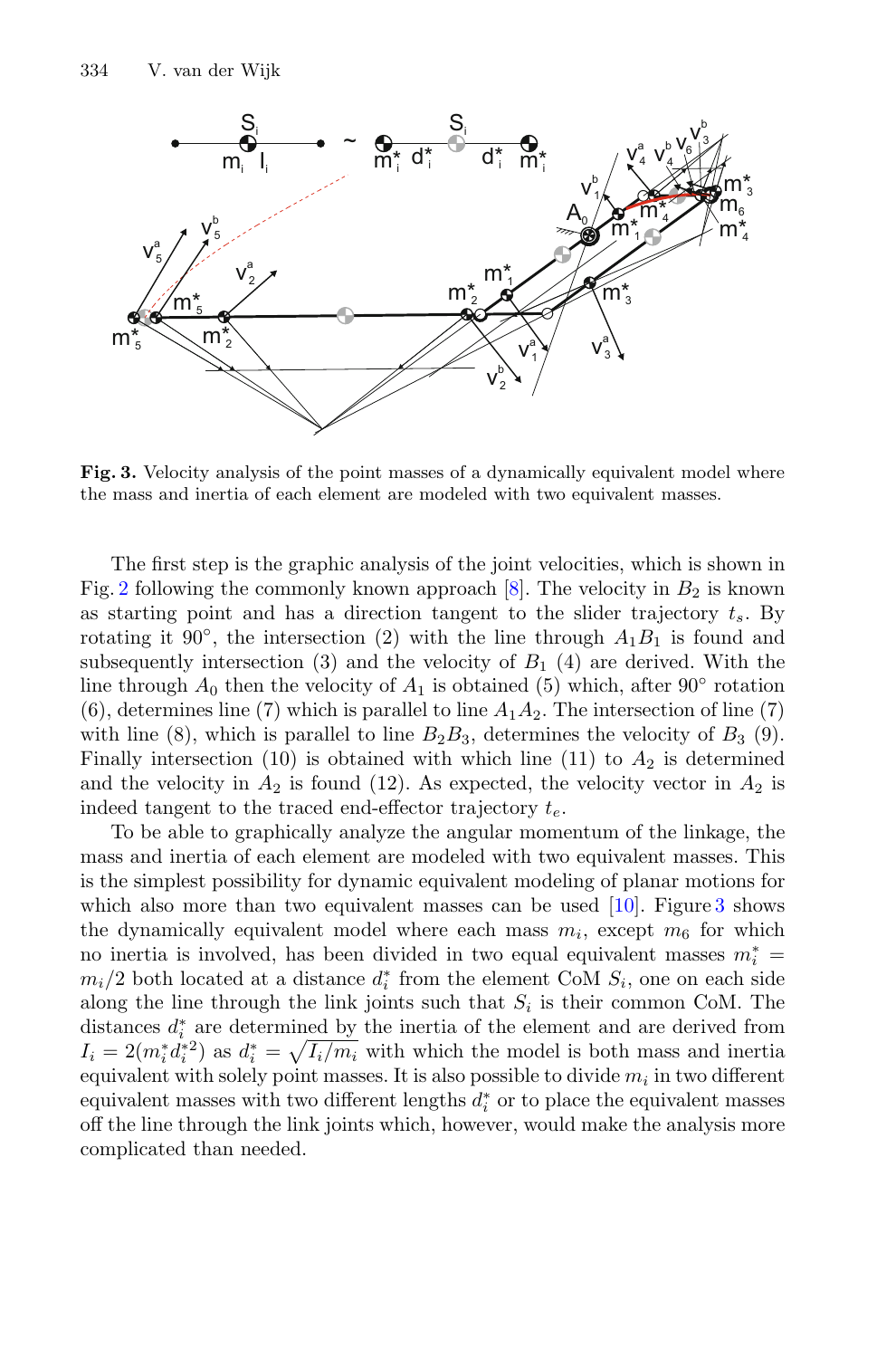

<span id="page-4-0"></span>**Fig. 4.** Linear momentum vectors obtained by multiplying the velocity vectors with the respective mass values. The sum of the linear momentum vectors forms a polygon for force balance.

The velocity analysis of the 11 point masses is also shown in Fig. [3.](#page-3-0) Continuing with the graphical solution of the joint velocities in Fig. [2,](#page-2-1) with the instantaneous link centers of rotation the velocities of all point masses are readily obtained. This might contrast with the readability of the illustration of Fig. [3,](#page-3-0) for which the author apologizes.

The linear momentum of each point mass is obtained when each velocity vector in Fig. [3](#page-3-0) is multiplied by its mass value. The resulting linear momentum vectors are shown in Fig. [4](#page-4-0) which were obtained by multiplying the length of each velocity vector by its respective value  $m_i/100$  with the mass values in Table [1,](#page-2-0) scaling the vectors to fit within the drawing.

The force balance can now be verified by adding all the linear momentum vectors together, which must form a polygon (i.e. a closed chain) since this means that the sum of the linear momenta of the linkage equals zero. The linear momentum polygon is also shown in Fig. [4.](#page-4-0)

The angular momentum of the linkage consists of the sum of the moments of the linear momentum vectors about the common CoM in  $A_0$ . The moments of the linear momentum vectors are illustrated in Fig. [5](#page-5-0) where each linear momentum vector has been shifted along its line of action to the endpoint of its moment arm. The angular momentum diagram in Fig. [6](#page-6-0) is obtained from Fig. [5](#page-5-0) when all the linear momentum vectors are rotated such that their moment arms are aligned with the same line u. Then all the linear momentum vectors are oriented vertically, either upwards or downwards.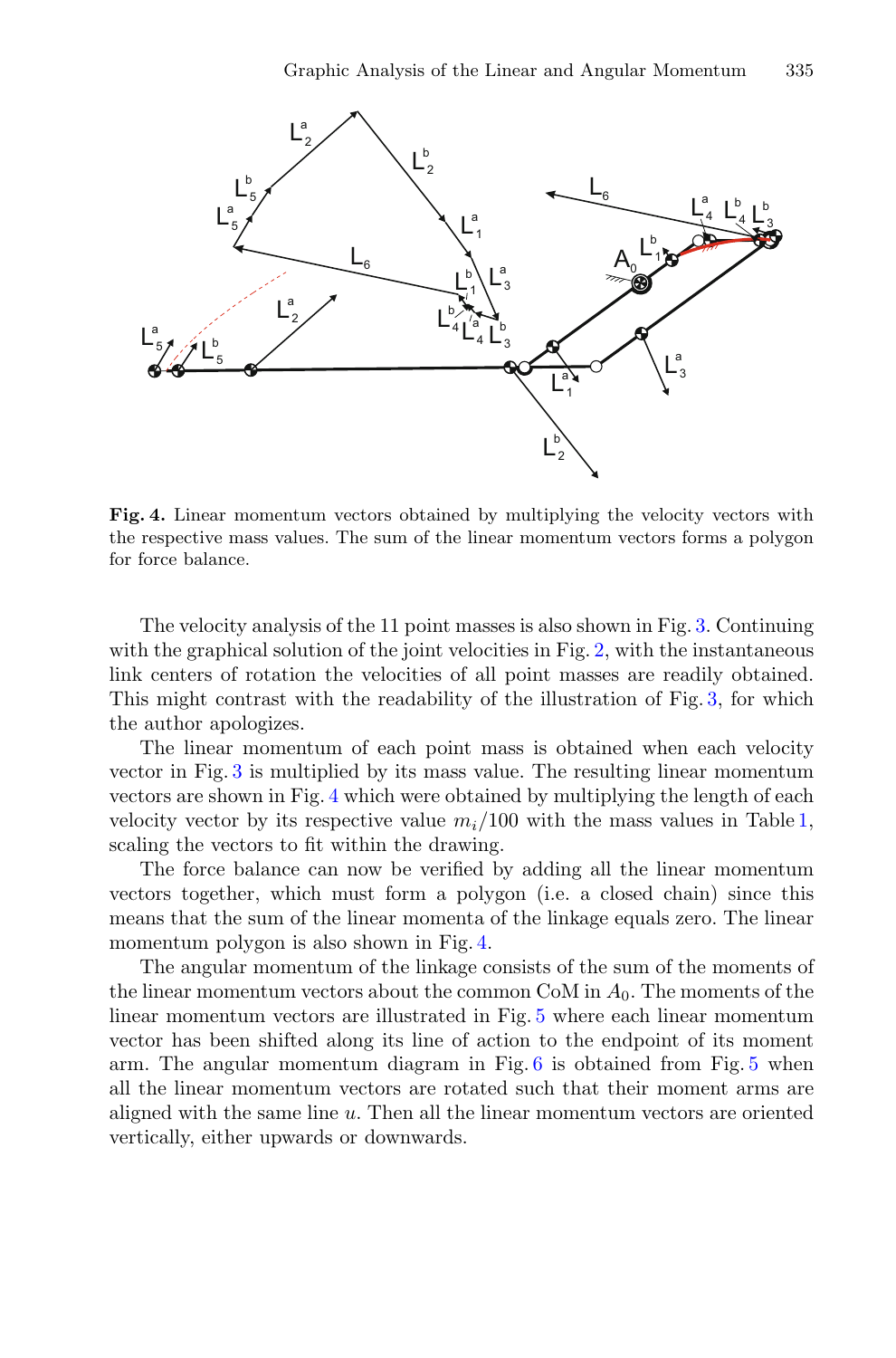

<span id="page-5-0"></span>**Fig. 5.** Representation of the angular momenta of the linkage with the linear momentum vectors and their respective moment arms about the common CoM in *A*0.

The angular momentum of each linear momentum vector can be found by the graphical multiplication of lines for which the shown triangle of reference is used with a height of  $L_6$  and a reference width equal to the moment arm of  $L_5^a$ . This results for each linear momentum vector into a diagonal line, which starts at 0 at the location of the vector (i.e. at the end of the moment arm) and crosses the vertical line  $H$  through  $A_0$  - the angular momentum axis - at the value of its angular momentum.

For example, when  $L_2^a$  is placed in the reference triangle at the location of  $L_6$ , which is shown in green, then the diagonal line of  $L_2^a$  is found as the line from the endpoint of  $L_2^a$  to the endpoint of the triangle. Subsequently this diagonal line is placed in the diagram at  $L_2^a$  on line u and crosses the H-axis in point h, which is the value of the angular momentum of  $L_2^a$ .

To sum the resulting angular momentum values, the diagonal lines have been vertically shifted such that each diagonal line starts at the height of the endpoint of the previous diagonal line. Of the upward directed linear momentum vectors the summed angular momentum is shown below  $A_0$  and of the downward directed linear momentum vectors the summed angular momentum is shown above  $A_0$ . For the total sum of the angular momenta to be zero, the part above  $A_0$  must be equal to the part below  $A_0$ , which is verified by the circular arc about  $A_0$ .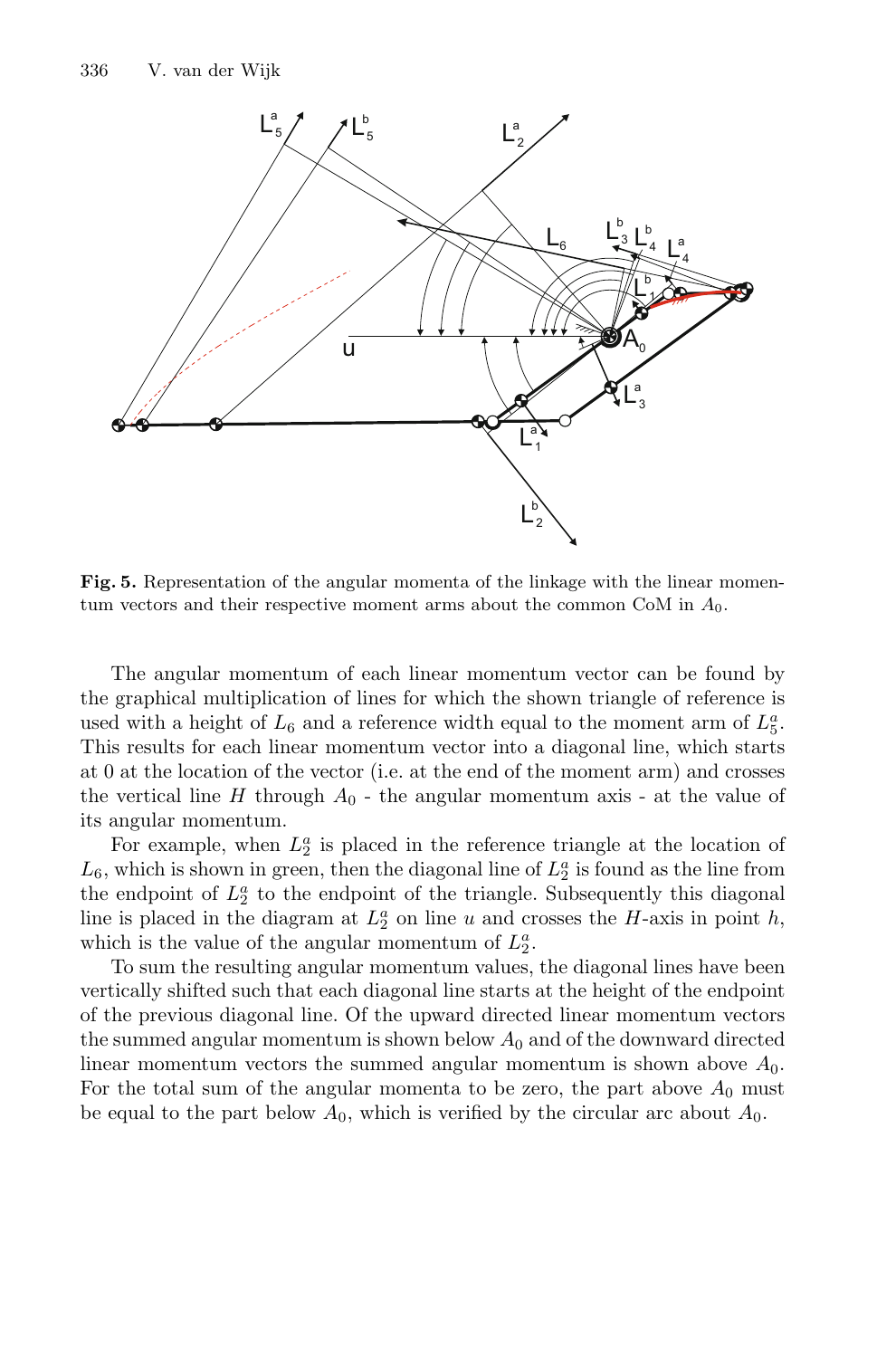

<span id="page-6-0"></span>**Fig. 6.** Angular momentum diagram obtained by rotating all the linear momentum vectors such that their moment arms are aligned with the same line *u*. The angular momentum of each vector is found by the multiplication of lines with the help of a triangle of reference, gaining diagonal lines that intersect with the vertical angular momentum axis  $H$  through  $A_0$  at the angular momentum values. The values of all intersections sum up to zero for moment balance.

#### **3 Conclusions**

In this paper it was shown how the linear momentum and the angular momentum of a linkage can be found graphically. As an example this was applied to verify the shaking force balance and the shaking moment balance of a 1-DoF pantographic linkage. The mass and inertia of each linkage element were modeled with two equivalent masses to obtain a dynamically equivalent model with solely point masses. The velocities of the point masses were derived graphically and the linear momenta of the point masses were found by multiplying the velocity vectors with their respective mass values. For force balance it was shown that the sum of the linear momentum vectors form a linear momentum polygon. The angular momentum was presented in an angular momentum diagram and showed to sum up to zero for moment balance. The presented graphical method may be of help to better understand the characteristics of force balance and, in specific, the characteristics of moment balance for the development of a synthesis method for moment balanced mechanisms. Extending the method to linkages with multiple degrees of freedom and to spatial linkages is an interesting next step.